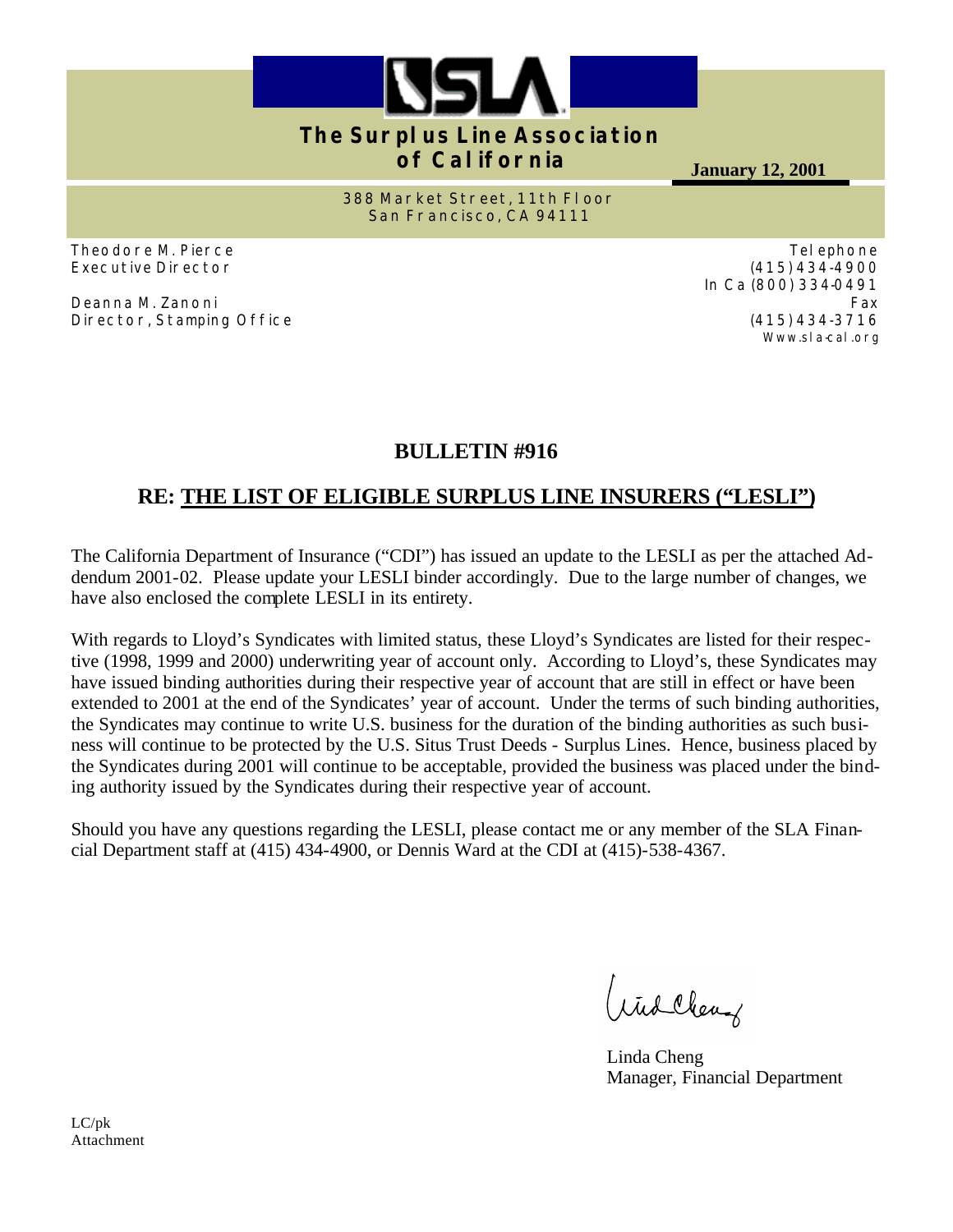

## **ADDENDUM #2001-02**

# **RE: THE LIST OF ELIGIBLE SURPLUS LINE INSURERS ("LESLI")**

#### **INSURER DATE APPROVED**

#### **NAME CHANGES**

| AXA Corporate Solutions Insurance Company (New York)<br>(Name Changed from AXA Global Risks US Insurance Company effective<br>10/19/2000                                                                                                                                                                                                                                 | 09/01/1995 |
|--------------------------------------------------------------------------------------------------------------------------------------------------------------------------------------------------------------------------------------------------------------------------------------------------------------------------------------------------------------------------|------------|
| Crum & Forster Specialty Insurance Company (Connecticut)<br>(Name Changed from Transnational Insurance Company effective 12/26/2000)                                                                                                                                                                                                                                     | 04/20/1998 |
| Lloyd's of London Syndicate $\#2147$ (U.K.)<br>(Renumbered from Lloyd's of London Syndicate #1415 effective 01/01/2001. Al-<br>though Syndicate #1415 trades under this new number beginning 2001, placements<br>being made in 2001 under binding authorities issued by Syndicate #1415 during<br>2000 will continue to be acceptable and protected by the trust funds.) | 10/16/1997 |

#### **ADDITIONS**

| Lloyd's of London Syndicate #1301 (U.K.)    | 01/01/2001 |
|---------------------------------------------|------------|
| Lloyd's of London Syndicate $\#2001$ (U.K.) | 01/01/2001 |
| Lloyd's of London Syndicate $\#2607$ (U.K.) | 01/01/2001 |
| Lloyd's of London Syndicate $\#2791$ (U.K.) | 01/01/2001 |

#### **DELETION**

| The Copenhagen Reinsurance Company (U.K.) Ltd (U.K.) | <del>11/17/1995</del> |
|------------------------------------------------------|-----------------------|
| (Eligibility withdrawn effective $01/12/2001$ )      |                       |

The eligibility of the following Lloyd's Syndicates was withdrawn effective January 01, 2001:

Lloyd's of London Syndicate # 34 (U.K.)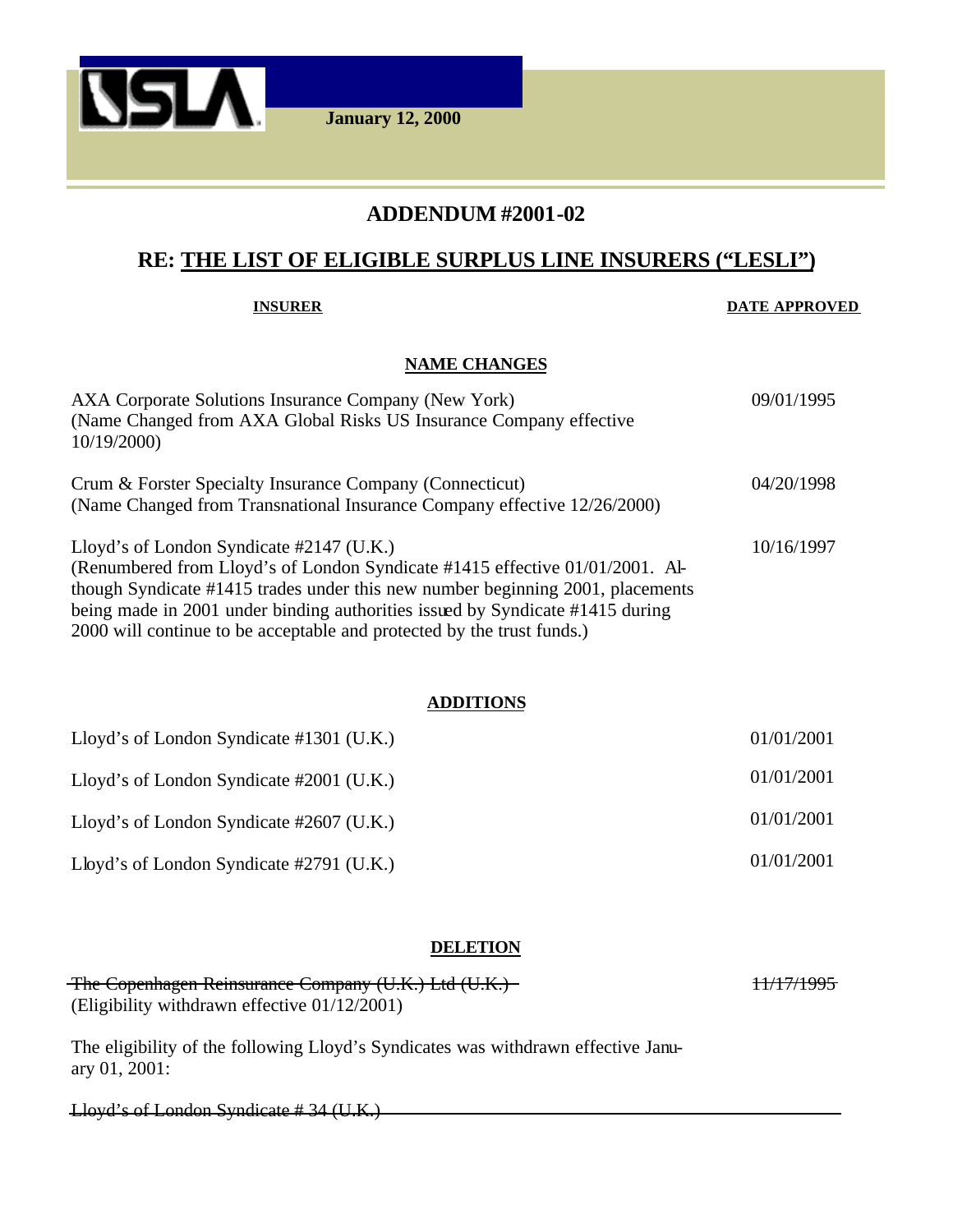

**January 12, 2000**

# **ADDENDUM #2001-02 cont.**

#### **INSURER DATE APPROVED**

### **DELETION**

The eligibility of the following Lloyd's Syndicates was withdrawn effective January 01, 2001: **(Cont.)**

| Lloyd's of London Syndicate #47 (U.K.) (1998 Year)   | <del>01/01/1997</del> |
|------------------------------------------------------|-----------------------|
| Lloyd's of London Syndicate #48 (U.K.) (1998 Year)   | 01/01/1997            |
| Lloyd's of London Syndicate #51 (U.K.) (1998 Year)   | 01/01/1997            |
| Lloyd's of London Syndicate #52 (U.K.) (1998 Year)   | 01/01/1997            |
| Lloyd's of London Syndicate #122 (U.K.) (1998 Year)  | 01/01/1997            |
| Lloyd's of London Syndicate #136 (U.K.) (1998 Year)  | 01/01/1997            |
| Lloyd's of London Syndicate #360 (U.K.) (1998 Year)  | 01/01/1999            |
| Lloyd's of London Syndicate #375 (U.K.) (1998 Year)  | 01/01/1997            |
| Lloyd's of London Syndicate #483 (U.K.) (1998 Year)  | 01/01/1997            |
| Lloyd's of London Syndicate #484 (U.K.) (1998 Year)  | 01/01/1997            |
| Lloyd's of London Syndicate #590 (U.K.) (1998 Year)  | 01/01/1997            |
| Lloyd's of London Syndicate # 672 (U.K.) (1998 Year) | 01/01/1997            |
| Lloyd's of London Syndicate #724 (U.K.) (1998 Year)  | 01/01/1997            |
| Lloyd's of London Syndicate #766 (U.K.) (1998 Year)  | 01/01/1997            |
| Lloyd's of London Syndicate #858 (U.K.) (1998 Year)  | 01/01/1997            |
| Lloyd's of London Syndicate #925 (U.K.) (1998 Year)  | 01/01/1997            |
| Lloyd's of London Syndicate #1027 (U.K.) (1998 Year) | 01/01/1997            |
| Lloyd's of London Syndicate #1028 (U.K.) (1998 Year) | 01/01/1997            |
| Lloyd's of London Syndicate #1265 (U.K.)             | 01/01/1999            |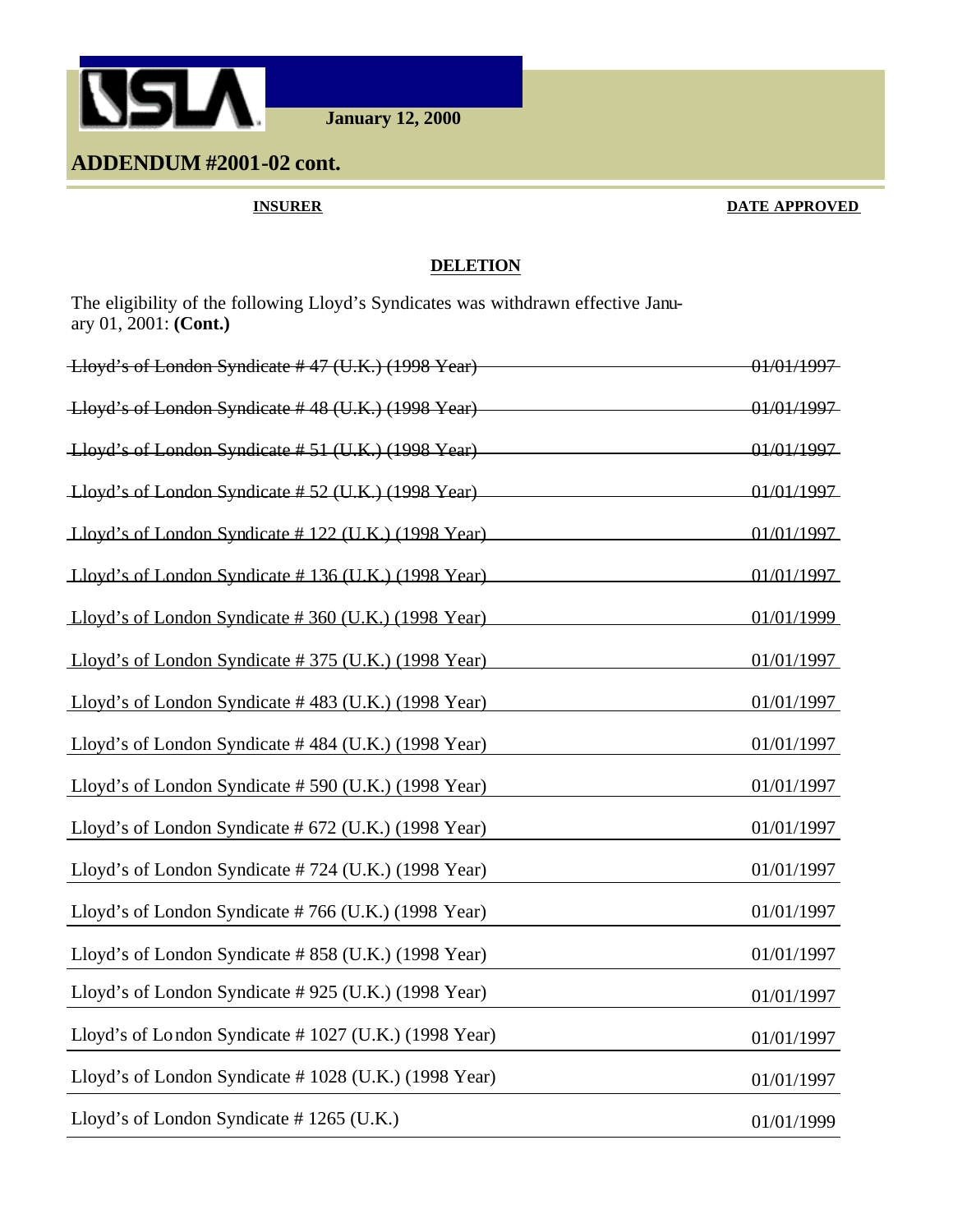

**January 12, 2000**

# **ADDENDUM #2001-02 cont.**

## **LLOYD'S SYNDICATES WITH LIMITED STATUS**

The following Lloyd's Syndicates remain eligible for a specified Account Year Only:

| Syndicate # | <b>Account Year</b> |
|-------------|---------------------|
| 40          | 2000                |
| 53          | 1999                |
| 55          | 1999                |
| 112         | 1999                |
| 219         | 1999                |
| 228         | 2000                |
| 270         | 1999                |
| 271         | 2000                |
| 329         | 2000                |
| 362         | 2000                |
| 488         | 1999                |
| 490         | 1999                |
| 544         | 1999                |
| 741         | 1999                |
| 744         | 2000                |
| 822         | 2000                |
| 823         | 2000                |
| 824         | 2000                |
| 902         | 2000                |
| 947         | 1999                |
| 957         | 1999                |
| 959         | 1999                |
| 960         | 1999                |
| 963         | 1999                |
| 991         | 2000                |
| 1069        | 2000                |
| 1093        | 1999                |
| 1101        | 1999                |
| 1141        | 2000                |
| 1183        | 1999                |
| 1185        | 1998                |
| 1207        | 1999                |
| 1223        | 2000                |
| 1224        | 2000                |
| 1227        | 2000                |
| 1236        | 1999                |
| 1242        | 2000                |
| 1308        | 1999                |
| 1415        | 2000                |
| 1999        | 1999                |
| 2021        | 1999                |
| 2183        | 1998                |
| 2227        | 1998                |
| 2341        | 1998                |
| 2345        | 2000                |
| 2376        | 1998                |
| 2741        | 1999                |